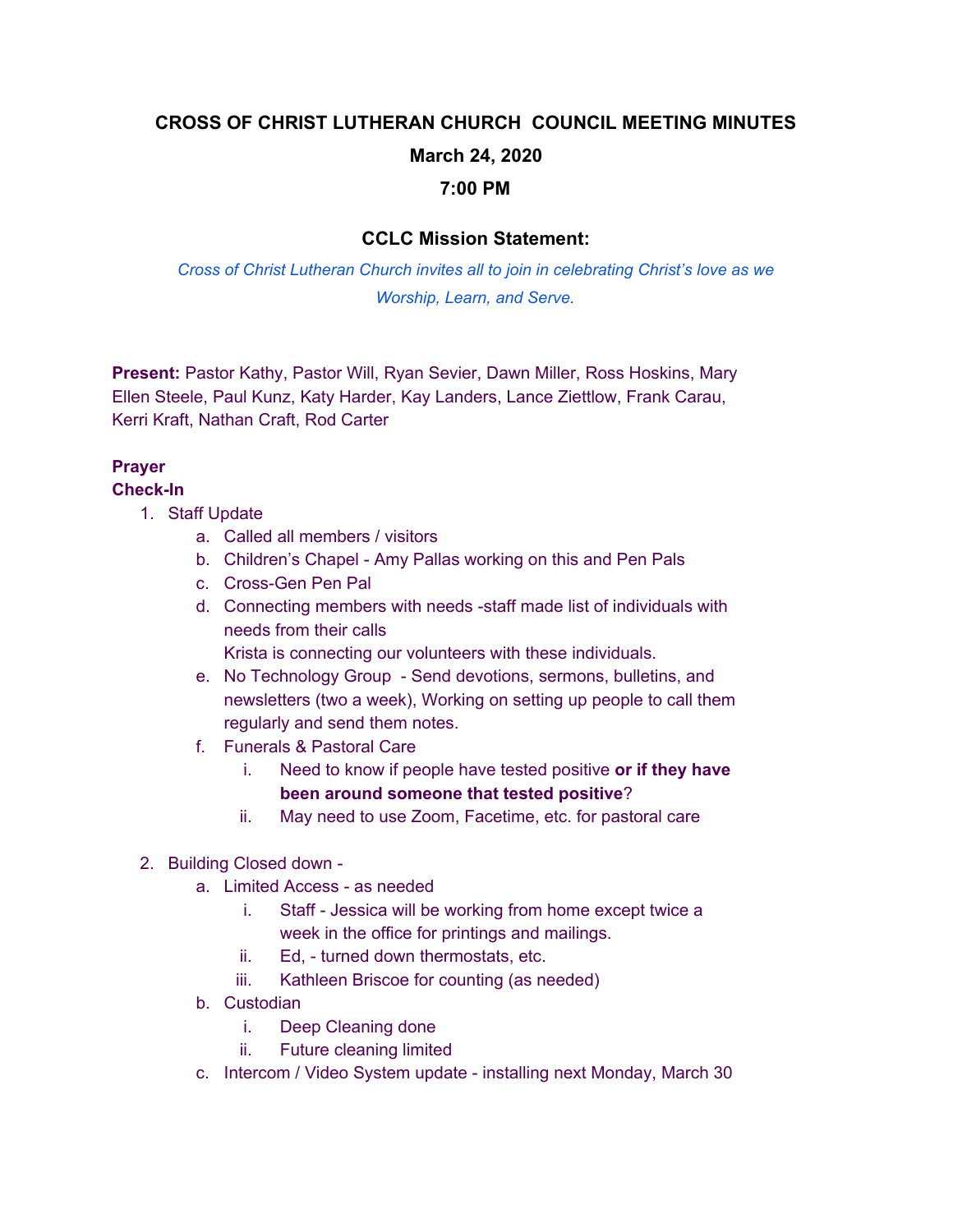- 3. Communication
	- a. Newsletter on Thursday; working to get back on regular routine
	- b. Other Updates as needed
	- c. Encourage people to call people on their page or send notes
	- d. Council / Ministry Team to check in with members in the next two weeks - Maybe 20 per person
- 4. Worship and Online Ministry
	- a. Worship on Wednesday / Sunday
		- i. Record on Saturday to put on Sunday Morning with Watch Party; hopefully this will help alleviate the on-line congestion that happened last Sunday
		- ii. Still trying Live Worship on Wednesday
		- iii. Looking at other tech options Scott Elvington
	- b. Online Devotions
	- c. Acts Bible Study, Pastor Will on-line
	- d. Small groups WWW, small group leaders, children's chapel, zoom fellowship
		- i. Ministry Team Meeting Next monday at 7:00 p.m with Break Out Groups
- 5. Holy Week and Future Worship
	- a. Holy Communion discussions ongoing with other pastors on how to do communion. Right now, holding off. Will not do drive-by communion. We're looking for new ways to bless, etc. to take communion at home connecting on-line. Will withhold during Lent and then look at options.
	- b. Holy Week could continue with simplified services or postpone until we can safely gather together. Pastors and staff willl make a decision on Thursday.
- 6. Preschool Update / CCMA Update

**Preschool** - Katy - Amy solicited input from the board regarding items such as March tuition, teachers getting hours for March. Board suggested letting March go regarding these (don't do anything special for these issues in March). An option for e-learning with reduced tuition was presented at the board. Pre-paid May tuition has the option to roll to next year if the child is returning.

The Finance Committee met and suggested to not charge Pre-School utilities for the rest of the school year. Rod moved and Kerri seconded a motion to approve this. Motion passed unanimously.